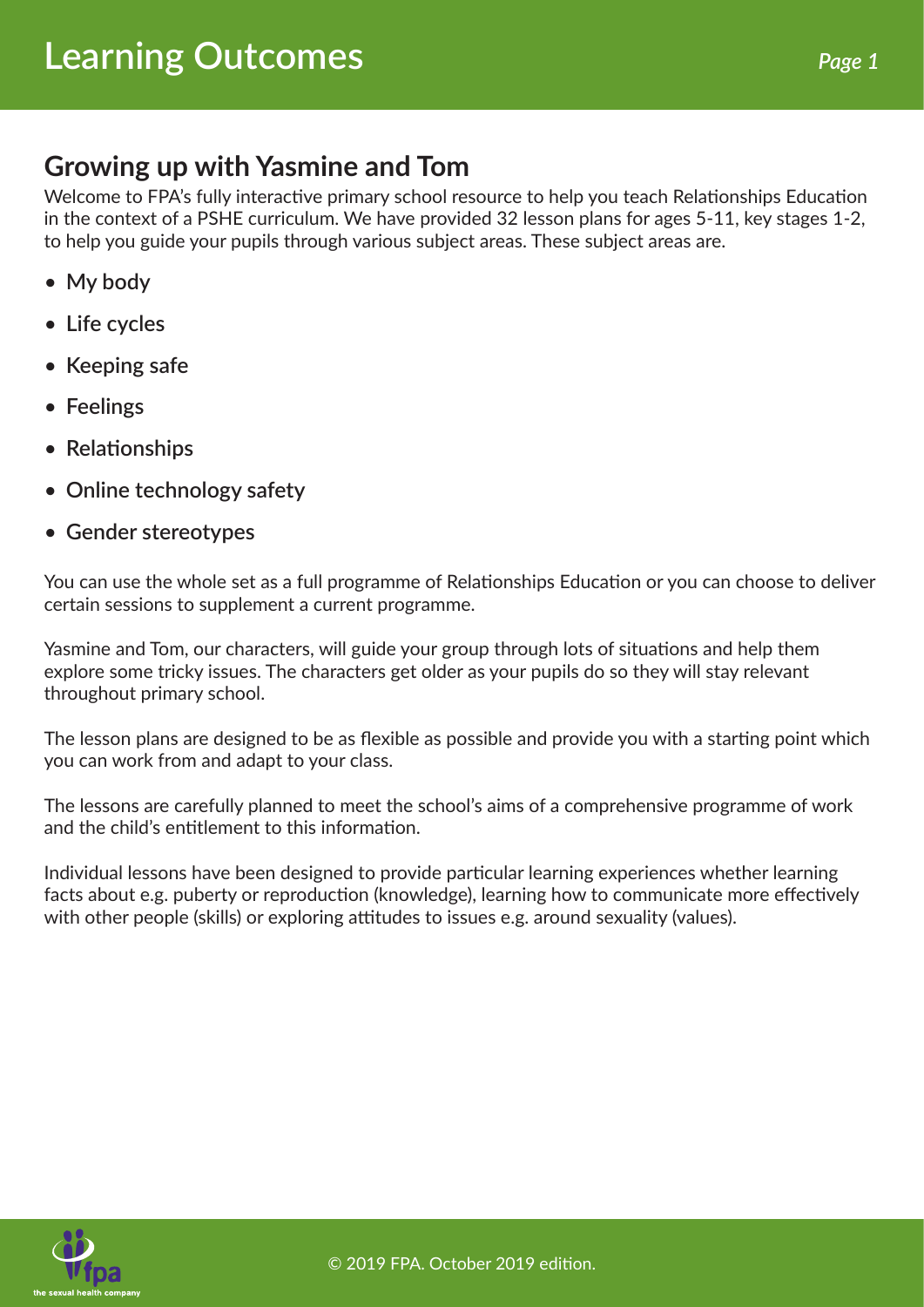When delivered all the lessons should:

- respect individual children's views and feelings:
- enable all children to participate through the use of small group work;
- allow some time to consider what they have learned;
- be brought to a satisfactory conclusion in the time available.

The well-planned lessons include the following elements.

A detailed lesson plan which ensures that:

- sufficient time is allowed for a meaningful learning experience;
- the lesson is completed as planned and children are not left in the middle of an important discussion or activity;
- the important reflection stage is not missed out:
- the pace and mood of the lesson can be varied to maintain children's motivation;
- the lesson is designed to meet the aims which are shared with the children.

A variety of methods and activities which enable students to:

- interact with one another:
- solve problems and make decisions together;
- share experiences in small groups;
- reflect on their own experiences;
- clarify their values and attitudes;
- express feelings in a constructive way;
- develop inter-personal skills.

A balance between:

- pupils working on their own, in small groups and as a whole class;
- oral work, such as discussions in 2s, 4s etc., interviewing, conversation, communication.
- written work e.g. letters, summaries, reviews, stories.

A defined ending:

- a whole group activity e.g. a round;
- setting the next agenda;
- follow-up or preparatory work:
- evaluation.

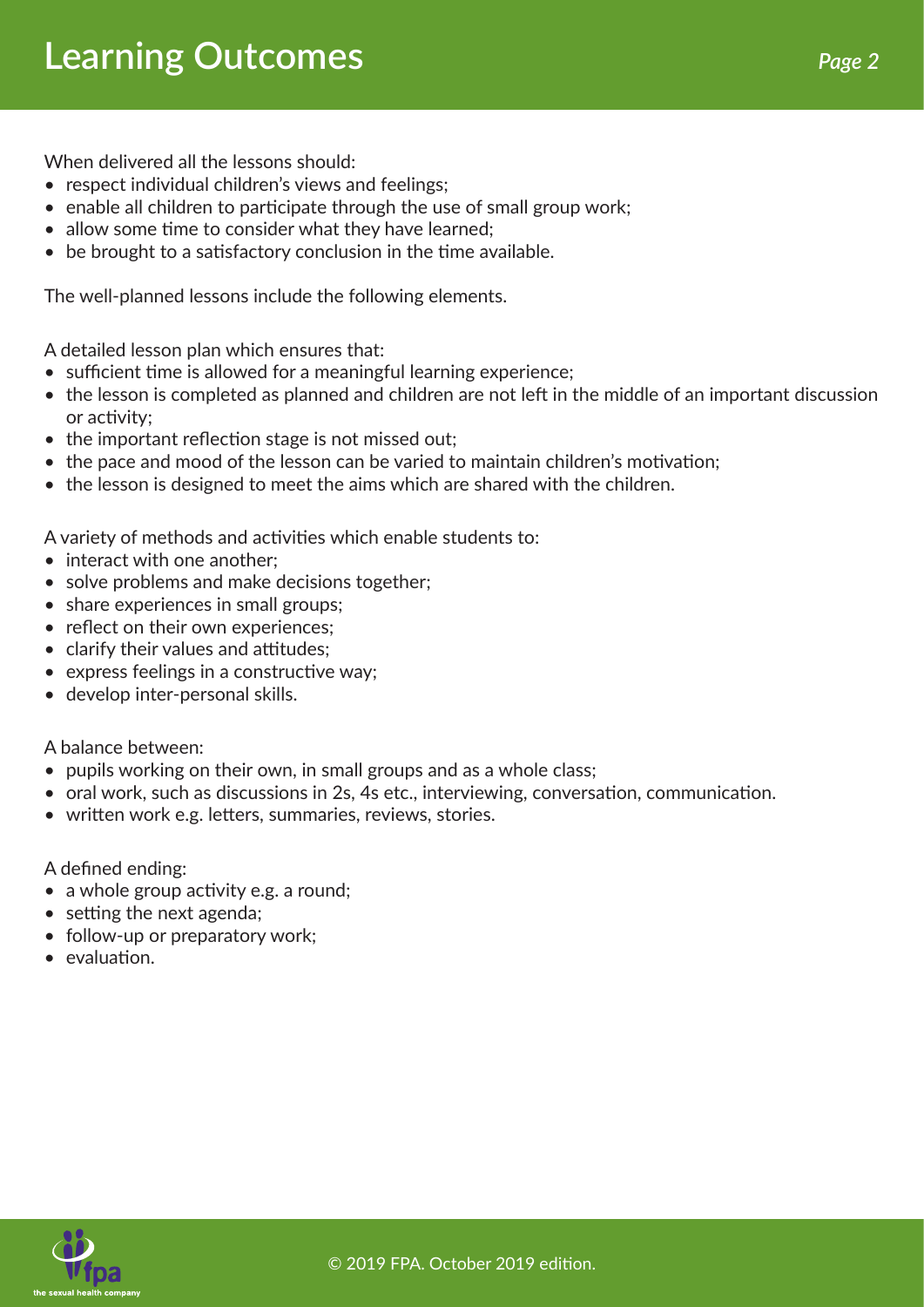### **Module One Lesson Plans: Upper Key Stage one, 5-7 years**

| <b>Subject areas</b>        | <b>Topic</b>              | <b>Learning outcomes</b>                                                                                                                                                                                       |
|-----------------------------|---------------------------|----------------------------------------------------------------------------------------------------------------------------------------------------------------------------------------------------------------|
| My Body                     | Naming body parts         | Children will be able to name external and private<br>body parts.<br>Children will be able to draw round a hand and<br>write a simple description of some things it can do<br>internal body parts.             |
|                             | Keeping clean             | Children will be aware why we use products such<br>as soap.<br>Children will discuss what might happen if we do<br>not keep clean.<br>Children will be given the opportunity to create a<br>new brand of soap. |
| <b>Keeping Safe</b>         | Out and about             | Children will be able to identify unsafe situations.<br>Children will talk about what to do in an unsafe<br>situation.                                                                                         |
|                             | People who can help me    | Children will talk about the different people they<br>can call for help.<br>Children will identify someone they feel safe<br>talking to.                                                                       |
| Friendships and<br>Feelings | Different emotions        | Children will identify emotions from facial<br>expressions.<br>Children will think about why people feel different<br>emotions.                                                                                |
|                             | What to do if we feel sad | • Children will identify when and why someone feels<br>sad.<br>Children will think about someone they can go to<br>who cheers them up when they are sad.                                                       |



© 2019 FPA. October 2019 edition.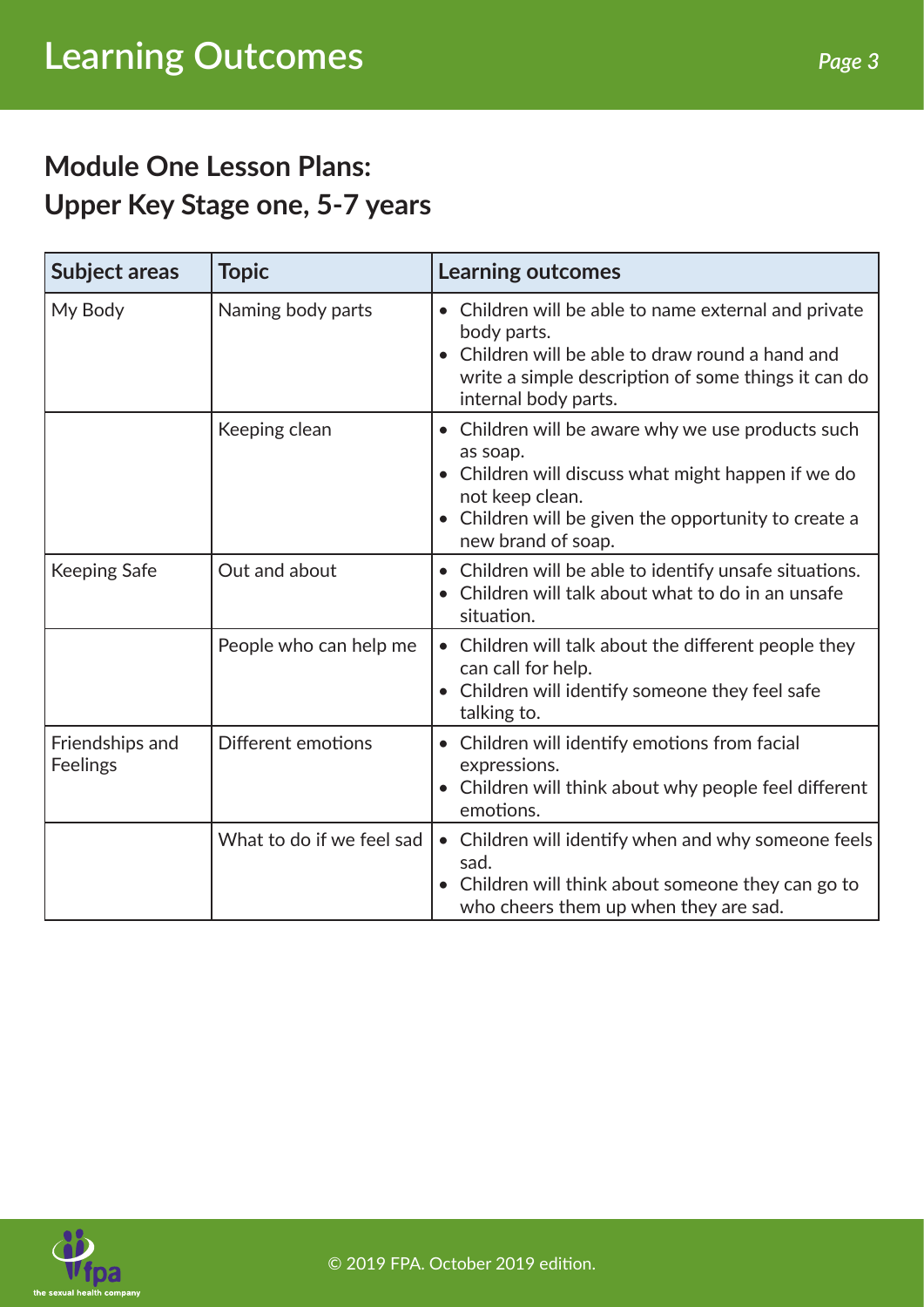# **Learning Outcomes** *Page 4*

| Relationships                                        | Different families                      | • Children will identify that all families contain<br>different types of people.<br>Children will discuss same sex parents.<br>$\bullet$                                                                                                          |
|------------------------------------------------------|-----------------------------------------|---------------------------------------------------------------------------------------------------------------------------------------------------------------------------------------------------------------------------------------------------|
|                                                      | Friends                                 | Children will identify things which make someone<br>a good friend.<br>Children will think about what qualities they would<br>like in a friend.                                                                                                    |
| Online Technology<br>Safety                          | Taking care online:<br>personal details | Children will identify that they cannot see other<br>people who are using their computers at the same<br>time (if they do not use their cameras).<br>Children will learn what personal information they<br>should not tell someone on a computer. |
|                                                      | Who can help us?                        | Children will identify good choices to make online.<br>Children will think about who they could ask for<br>help if they were worried about something online.                                                                                      |
| Gender<br>Stereotypes<br>/ Celebrating<br>difference | Similar and different                   | Children will identify similarities and differences.<br>$\bullet$<br>Children will think how they are similar and<br>different to someone else.                                                                                                   |
|                                                      | <b>Toys</b>                             | • Children will discuss whether toys marketed at<br>different sexes is a good thing.<br>Children will understand that it is not ok to tease<br>$\bullet$<br>someone for the things they like.                                                     |
| Body positivity                                      | Different bodies                        | Children will be able to appreciate that bodies are<br>$\bullet$<br>different.<br>Children will learn that it is okay to have different<br>$\bullet$<br>body shapes.                                                                              |

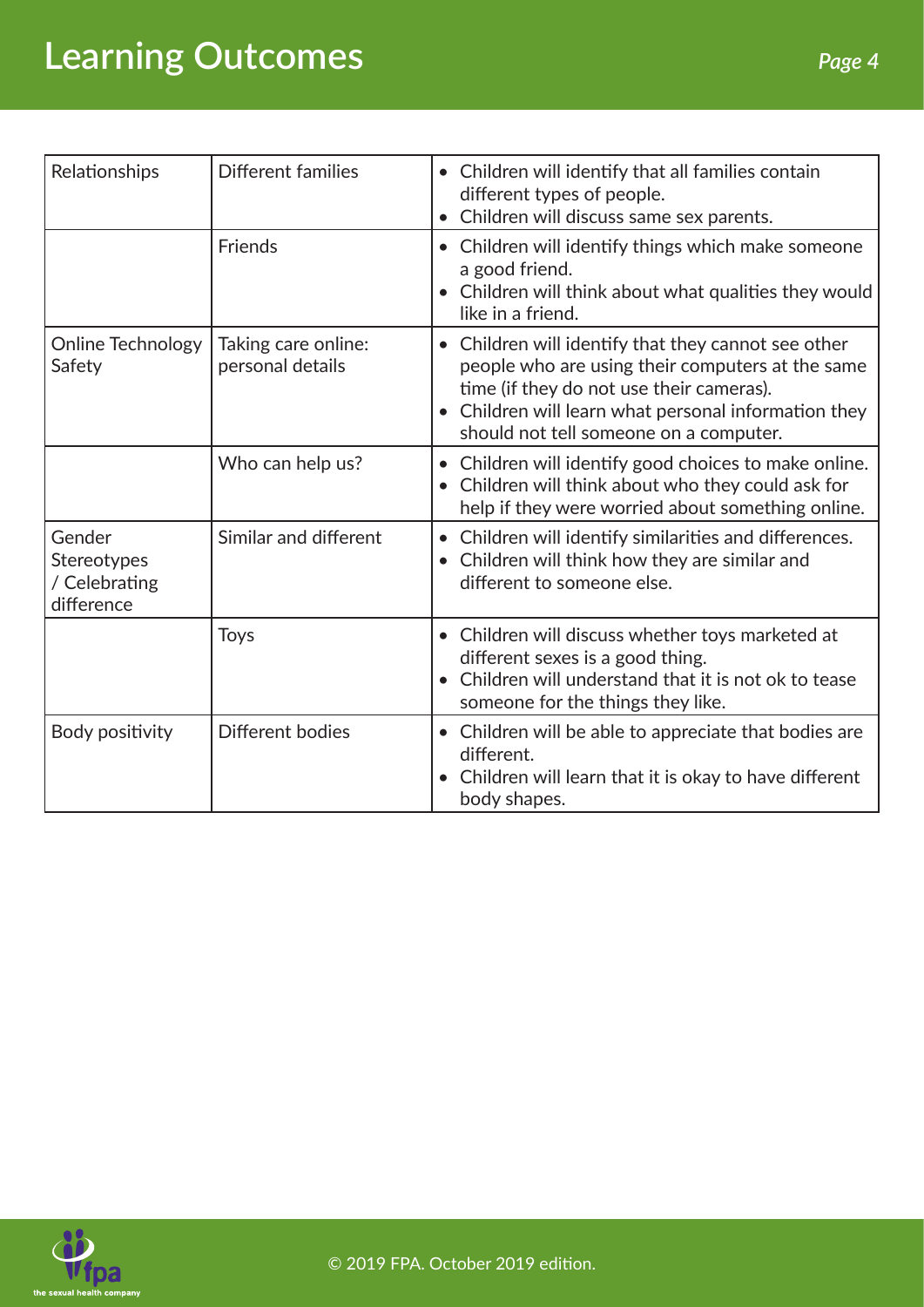### **Module Two Lesson Plans: Lower Key Stage two, 7-9 years**

| <b>Subject areas</b> | <b>Topic</b>                  | <b>Learning outcomes</b>                                                                                                                                                                                 |
|----------------------|-------------------------------|----------------------------------------------------------------------------------------------------------------------------------------------------------------------------------------------------------|
| My Body              | Sexual body parts - male      | • Children will identify the male sexual parts with<br>the correct medical terms.<br>Children will discuss other language they have<br>$\bullet$<br>heard used in connection with male sexual parts.     |
|                      | Sexual body parts -<br>female | • Children will identify the female sexual parts with<br>the correct medical terms.<br>Children will discuss other language they have<br>$\bullet$<br>heard used in connection with female sexual parts. |
|                      | Keeping clean                 | Children will understand why washing is<br>important.<br>Children will know how to keep themselves clean,<br>particularly during puberty.                                                                |
|                      | Me, myself and I              | Children will think about positive attributes they<br>$\bullet$<br>possess and those they aspire towards.<br>• Children will consider what they will need to<br>achieve future goals.                    |
| <b>Keeping Safe</b>  | Personal space                | • Children will identify when someone is physically<br>close to someone else and how that feels.<br>Children will practice communicating with<br>someone who is physically close.                        |
|                      | Identifying risk              | Children will know how to make things less risky.<br>$\bullet$<br>Children will talk about ways of keeping<br>themselves safe.                                                                           |
|                      | People who can help me        | • Children will consider who they would advise<br>other people to speak to.<br>Children will design a poster showing how to tell<br>someone they trust something.                                        |

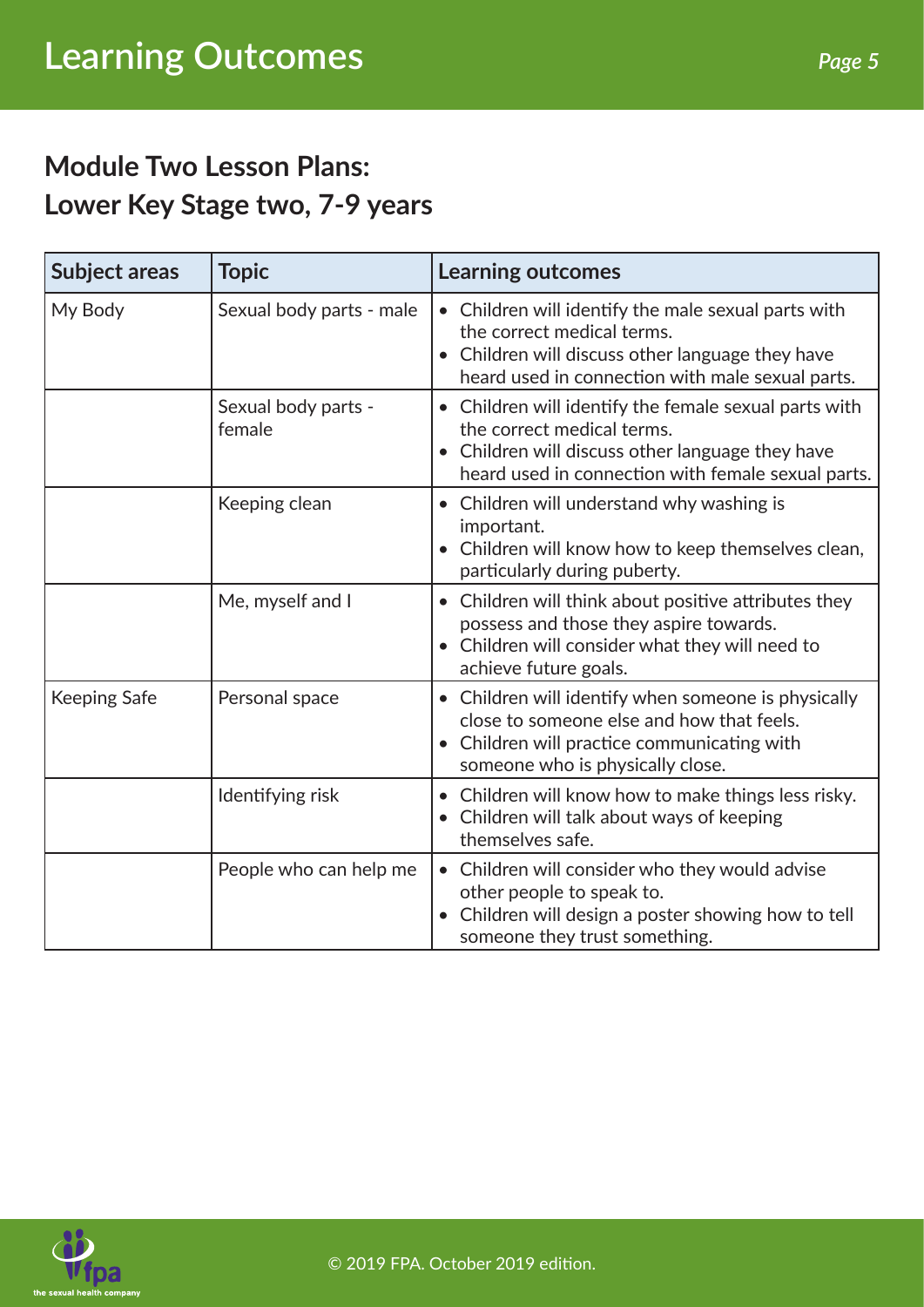# **Learning Outcomes** *Page 6*

| Relationships                                        | What makes a good<br>friend?   | • Children will identify things which they like in their<br>friends.<br>• Children will think about why friendships are<br>important.                                    |
|------------------------------------------------------|--------------------------------|--------------------------------------------------------------------------------------------------------------------------------------------------------------------------|
|                                                      | Getting on with your<br>family | Children will identify that there can be tension in<br>families.<br>• Children will think about things they like about<br>their family.                                  |
| Online Technology<br>Safety                          | Photos of myself online        | • Children will realise how quickly a picture could<br>travel around the world.<br>Children will think about what pictures they post.                                    |
|                                                      | Who can help us?               | • Children will know that there is a reporting system<br>on the CEOP website that they can use.<br>• Children will design their own cyber-hero/ine who<br>can help them. |
| Gender<br>Stereotypes<br>/ Celebrating<br>difference | Jobs we do                     | • Children will think about different jobs being done<br>by different people.<br>Children will think about what job they would like<br>to do in the future.              |

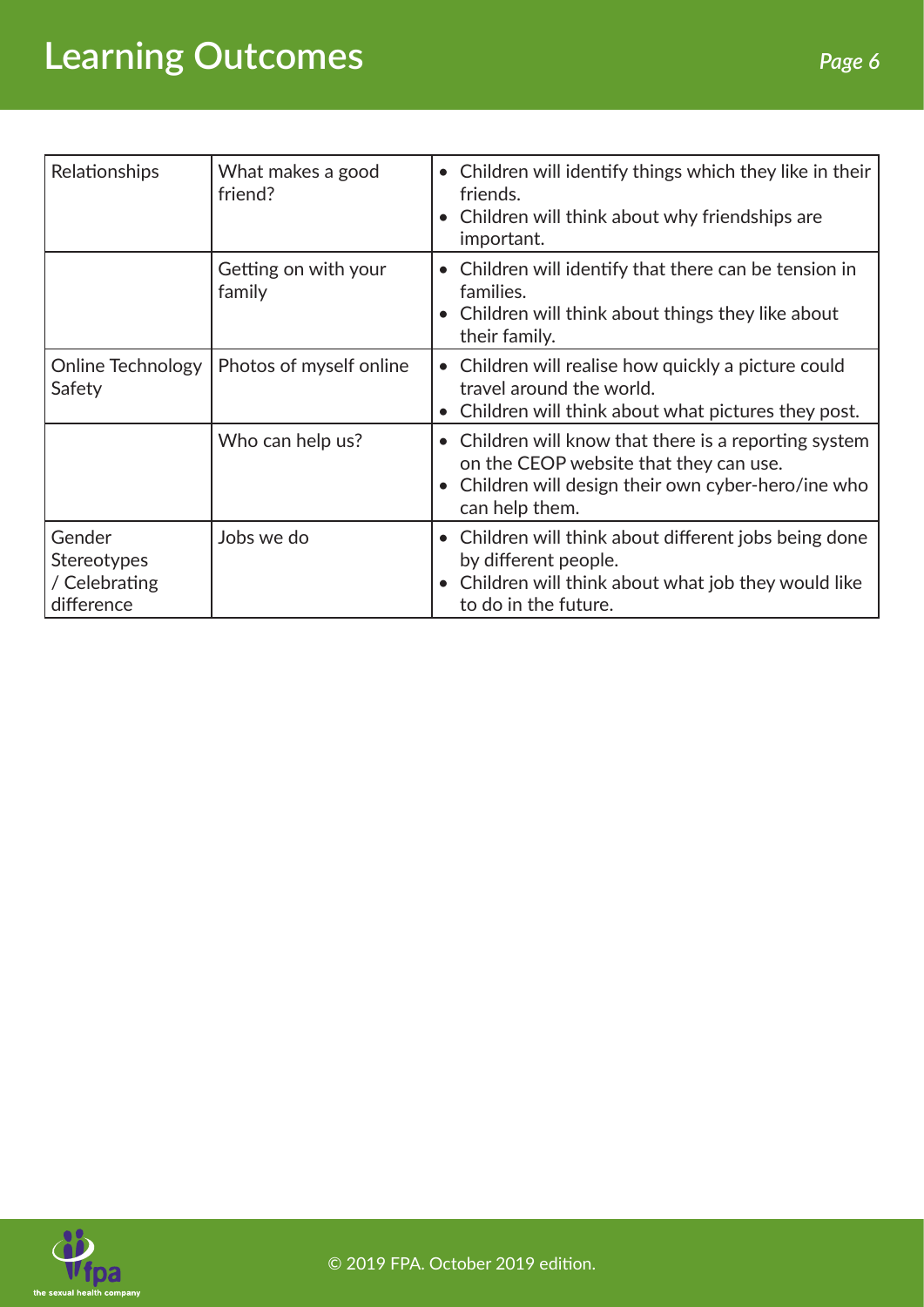### **Module Three Lesson Plans Upper Key Stage Two, 9-11 years**

| <b>Subject areas</b> | <b>Topic</b>                                | <b>Learning outcomes</b>                                                                                                                                                                        |
|----------------------|---------------------------------------------|-------------------------------------------------------------------------------------------------------------------------------------------------------------------------------------------------|
| My Body              | Puberty                                     | • Children will identify the physical changes their<br>bodies will go through at puberty.<br>Children will discuss emotional changes and<br>someone they can talk to if they feel emotional.    |
|                      | Periods                                     | Children will identify the female sexual body<br>parts and learn how they are involved in monthly<br>periods.<br>• Children will become more familiar with different<br>sanitary protection.    |
|                      | Wet dreams and<br>masturbation.             | Children will understand what ejaculation is.<br>Children will discuss what boys can do when this<br>happens.<br>• Children will learn what masturbation is.                                    |
| Life cycles          | How babies are made -<br>sexual intercourse | • Children will understand that a sperm needs to<br>fertilise an egg through sexual intercourse.<br>Children will know the age of consent to sex.                                               |
|                      | How babies are made -<br>assisted fertility | • Children will be aware that a sperm can fertilise an<br>egg through a fertility treatment.<br>• Children will think about other ways children<br>become part of families.                     |
|                      | Multiple births                             | Children will understand the different between<br>identical and non-identical multiple births.<br>Children will think about what it is like to care for<br>more than one child of the same age. |
|                      | How babies develop                          | Children will understand how pregnancy happens.<br>Children will be aware humans gestate for 9<br>months.                                                                                       |